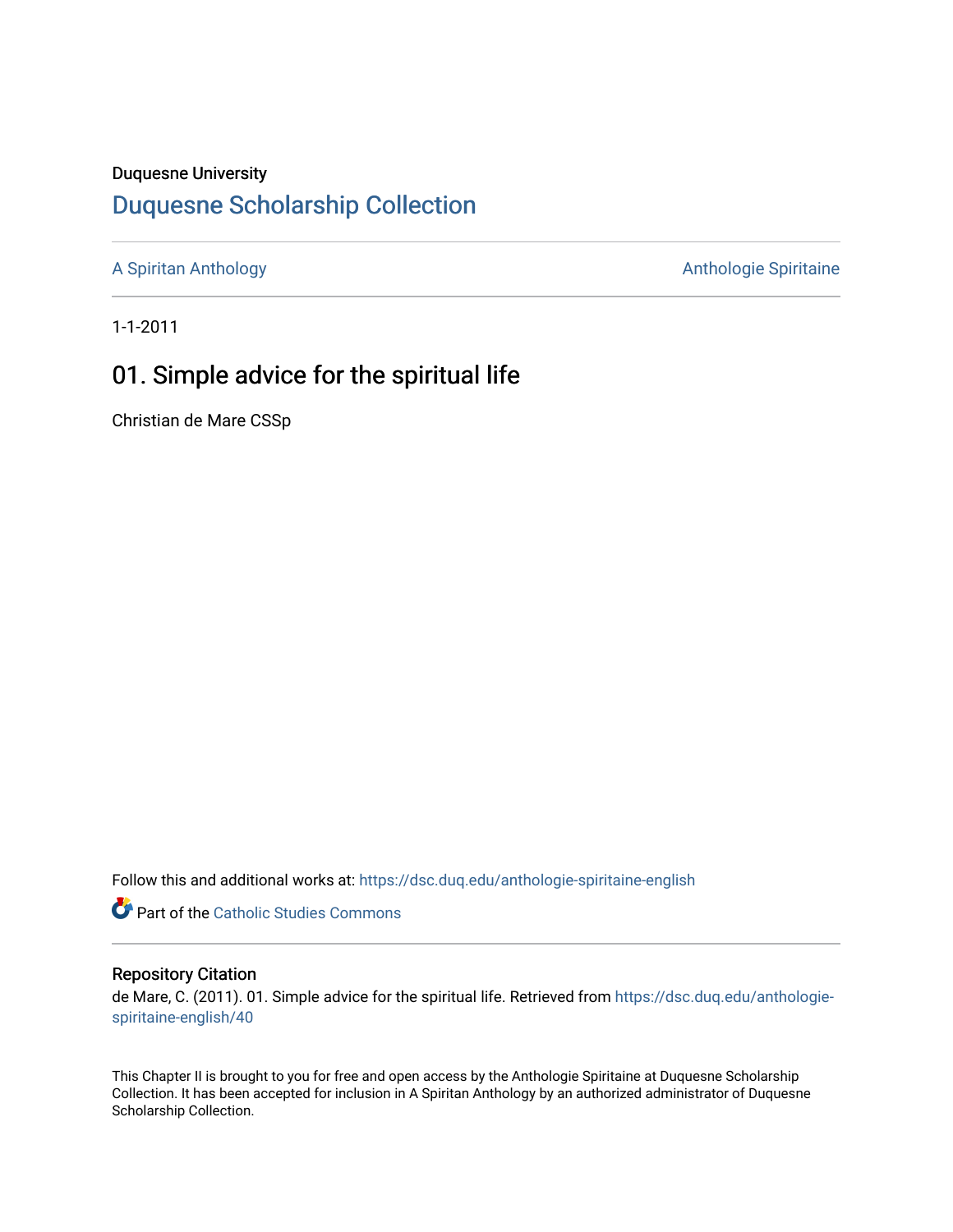### Simple advice for the spiritual life<br> *To a seminarian<sup>1</sup> To a* seminarian<sup>*l*</sup>

*A few months after moving to the Eudist nOVltlate in Rehnes, Franrois Libermann still kept close contact with the seminarians of Saint-Sulpice, especially those who were members of the "Bandes de piété*<sup>". 2</sup> *We do not know exactly who the recipient of this letter was. hut it is evident that he was new to the spiritual life. Lihermann answers his request for advice with a few simple suggestions on how to proceed, all ofwhich are rooted in the Gospel.*

September 9<sup>th</sup>, 1837

My dear brother,

May the peace of Our Lord and the gentleness of his sacred heart fill yours to overflowing. This is all you have to do in this world, my dear friend: let yourself be filled by the Spirit of our good Master with all the tenderness, gentleness and peace which he still conveys to his mother, Mary.

Be submissive and pliable in the hands of the Spirit of life, whom the Lord has sent into your soul to be everything for you. He must become the beginning and the source of all your feelings, your desires and the movements of your soul. He must be the motivator of your intelligence and the guide of your soul through the inclinations which he imprints on it. He must be the only one that guides you life, for if you mix your own violent activity into these things, you will only spoil them.

Pay great attention to these words of Our Lord, "Ego sum via -I am the way". Keep your eyes peacefully focused on Jesus

, *.y*

 $^{1}$  L.S. I, pp. 366-369 (3rd edition), completed by N.D. I, pp. 417-418.

<sup>7.</sup> **"The bands of piety" were meetings of seminarians to strengthen their interior life. Frant;ois 'Libermann was their leader.**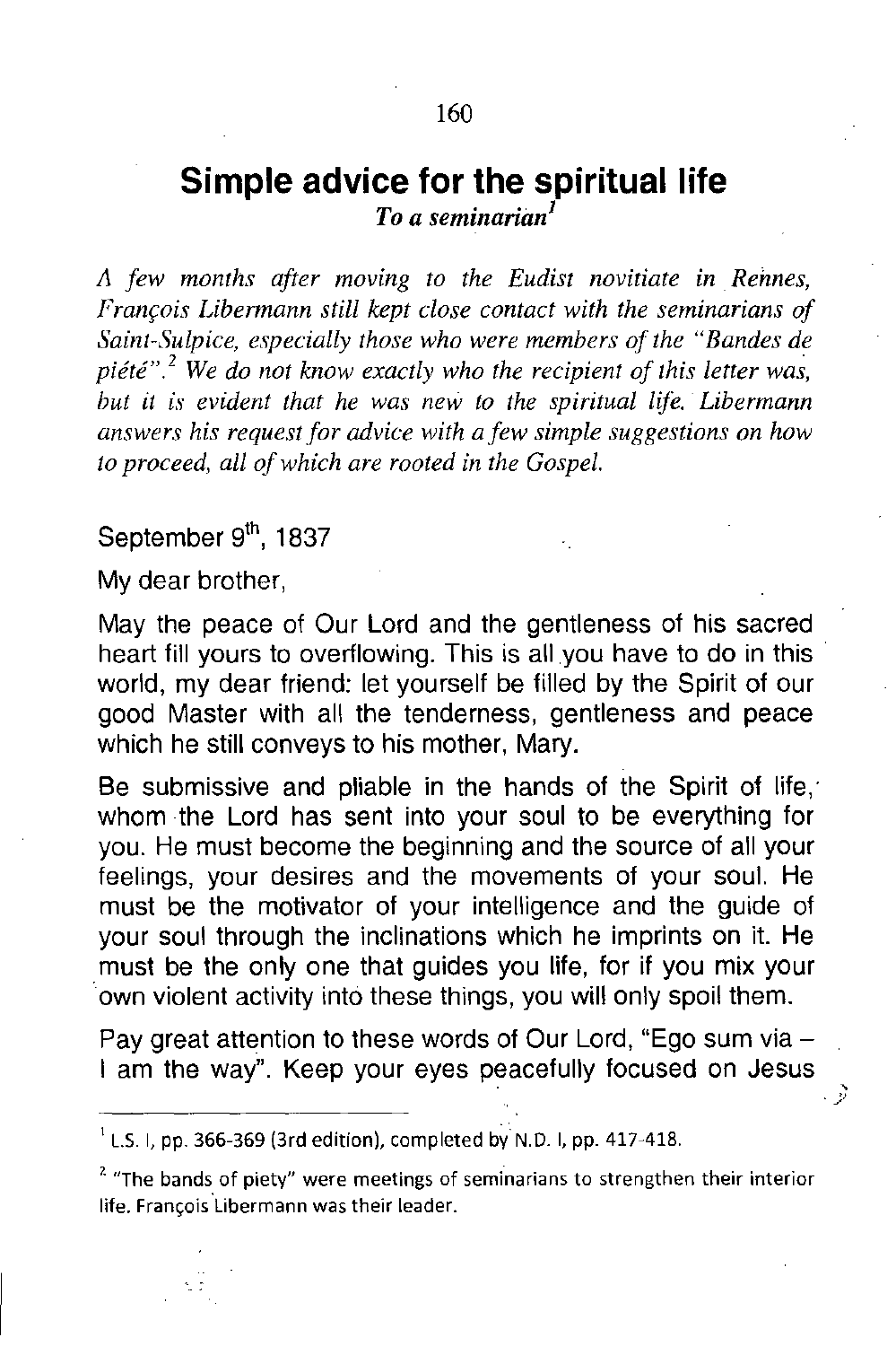living in your soul, and only approach the Father through Him - a path which is always close to you and not difficult to find. This path is in the depths of your soul; you only have to remain there and you will go directly to the Father. Jesus has left you his Holy Spirit to guide you along this road; only the Spirit knows this road and can help you to walk along it.

Our Master also said: "Ego sum Veritas  $-1$  am the truth", a wonderful name that is above all human expression. Jesus is the truth, and so when, by his grace, we stick to this road which is himself, we are in possession of truth itself and, consequently, once we are moving along that way, we have already arrived. And what more do we need? Keep peacefully to this wonderful road which is within you. And being within the very depth of your self, hold on to this way; it is, and always will, be truth itself that is within you.

This way will be the light of your mind and the love of your heart. So stay close and united to the Lord who is so loveable, who lives in you and is the whole truth and he will be your life.

Being the light of your mind and the love of your heart, when you give yourself totally into his hands, he will grasp your soul and possess it in such a way that he will become life itself within you. It is only then, my dear brother, that you will begin to really live, because Jesus is the real life.

This is what Jesus meant when he said: "Ego sum via, veritas et vita", so try to live by this truth. Be cooperative and simple in his hands so as not to wander off on your own path, for you will find nothing there but lies and death. Do not worry if you  $\cdot$ still have traces of your scruples; laugh at them and continue your journey as if they never existed. Try to ,remain balanced in your enthusiasms and only act along the lines of which I spoke to you at length last year, - and always in a spirit of peace and interior calm.